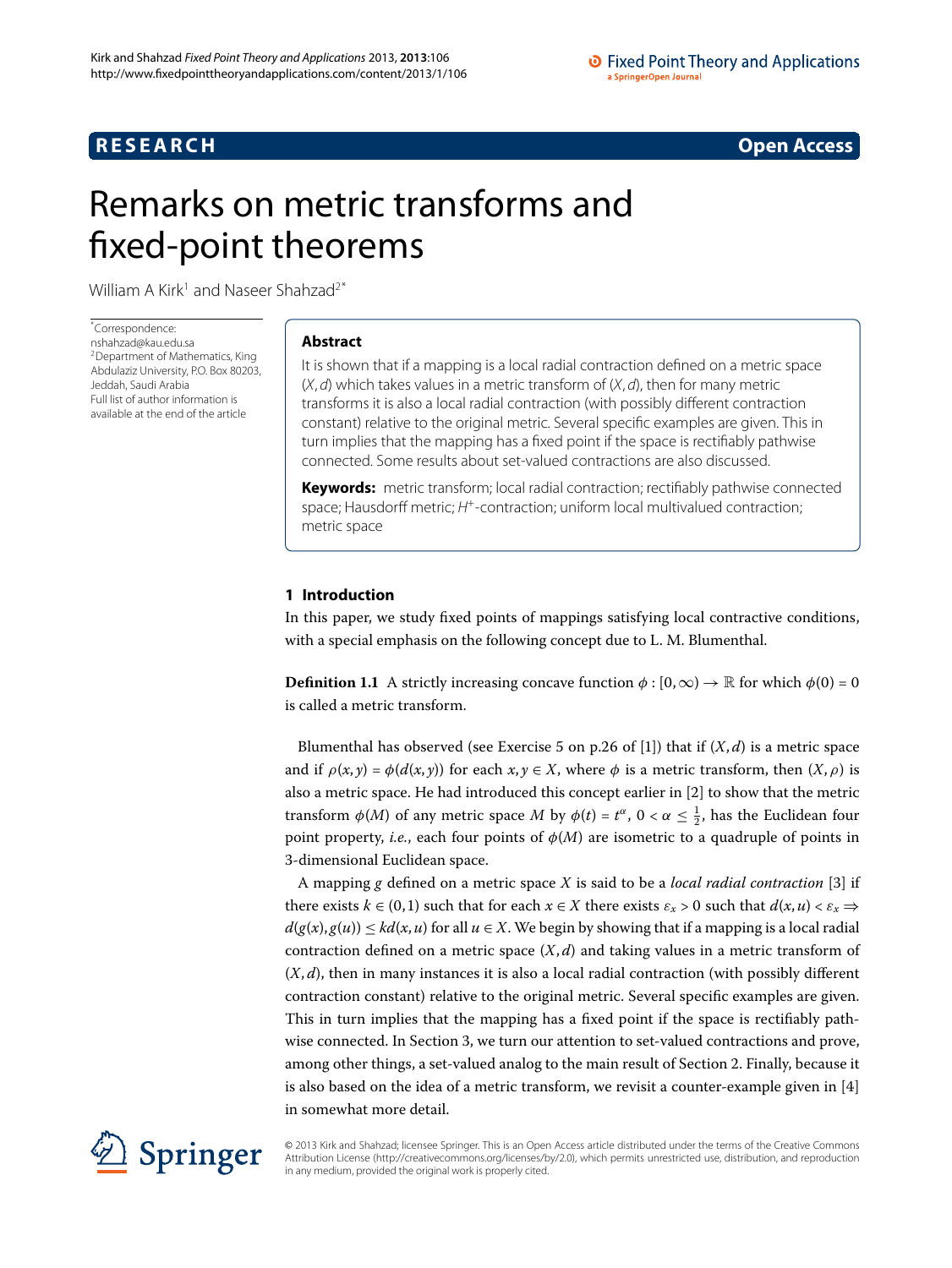### <span id="page-1-0"></span>**2 Local radial contractions**

<span id="page-1-1"></span>As noted above, a mapping *g* defined on a metric space *X* is a *local radial contraction* if there exists  $k \in (0,1)$  such that for each  $x \in X$  there exists  $\varepsilon_x > 0$  such that  $d(x, u) < \varepsilon_x \Rightarrow$  $d(g(x), g(u)) \leq kd(x, u)$  for all  $u \in X$ . If this condition is satisfied for some  $\varepsilon > 0$  independent of *x* then *g* is said to be a *uniform local contraction*.

The following is the central result of  $[4]$  $[4]$ . Recall that a rectifiable path is a path of finite length (see[,](#page-10-6) *e.g.*, [5, p.34]).

**Theorem 2.1** ([4]) Let  $(X, d)$  be a complete metric space, and suppose each two points of *X* can be joined by a rectifiable path. Then if  $g: X \to X$  is a local radial contraction, g has *a unique fixed point*  $x_0 \in X$ , *and moreover*  $\lim_{n\to\infty} g^n(x) = x_0$  *for each*  $x \in X$ .

Rakotch proved the above theorem in  $[6]$  under the stronger assumption that  $g$  is a *local contraction* in the sense that there exists  $k \in (0,1)$  such that each point of  $x \in X$ has a neighborhood  $N_x$  such that  $d(g(u), g(v)) \leq kd(u, v)$  for all  $u, v \in N_x$ . The proof of Theorem 2[.](#page-1-1)1 entails showing that the metric space  $(X, \ell)$  is complete, where  $\ell$  is the path metric on *X* induced by *d*, and then observing that *g* is actually a global contraction on  $(X, \ell)$ [.](#page-1-1) (An assertion in the proof of Theorem 2.1 given in [4] was based on a Proposition of Holmes [3[\]](#page-10-8), which was later shown by Jungck [7] to be false. However, as Jungck also proved in [7[\]](#page-10-8), the assertion itself is true. Hence, the proof given in [4], with minor changes, is true.)

<span id="page-1-2"></span>We now give a simple condition in terms of metric transforms which implies that a mapping  $g: X \to X$  is a local radial contraction. Notice that if  $\phi$  is taken to be the identity mapping, the following result reduces to the definition of a local radial contraction.

**Theorem 2.2** Let  $(X,d)$  be a metric space and  $g: X \to X$ . Suppose there exists a metric *transform*  $\phi$  *on X and a number*  $k \in (0, 1)$  *such that the following conditions hold:* 

(a) *For each*  $x \in X$  *there exists*  $\varepsilon_x > 0$  *such that*  $d(x, u) < \varepsilon_x$   $\Rightarrow$ 

 $\phi\big(d\big(g(x), g(u)\big)\big) \leq kd(x, u).$ 

<span id="page-1-3"></span>(b) *There exists*  $c \in (0,1)$  *such that for all*  $t > 0$  *sufficiently small* 

 $kt \leq \phi(ct)$ .

*Then g is a local radial contraction on* (*X*, *d*).

In view of Theorem 2[.](#page-1-1)1, we now have the following.

**Theorem 2.3** Suppose, in addition to the assumptions in Theorem 2.2, X is complete and *rectifiably pathwise connected. Then g has a unique fixed point*  $x_0$ *, and*  $\lim_{n\to\infty} g^n(x) = x_0$ *for each*  $x \in X$ .

*Proof of Theorem* 2[.](#page-1-2)2 Let  $x \in X$ . Then if  $d(x, u) < \varepsilon_x$ ,

$$
\phi\big(d\big(g(x),g(u)\big)\big)\leq kd(x,u).
$$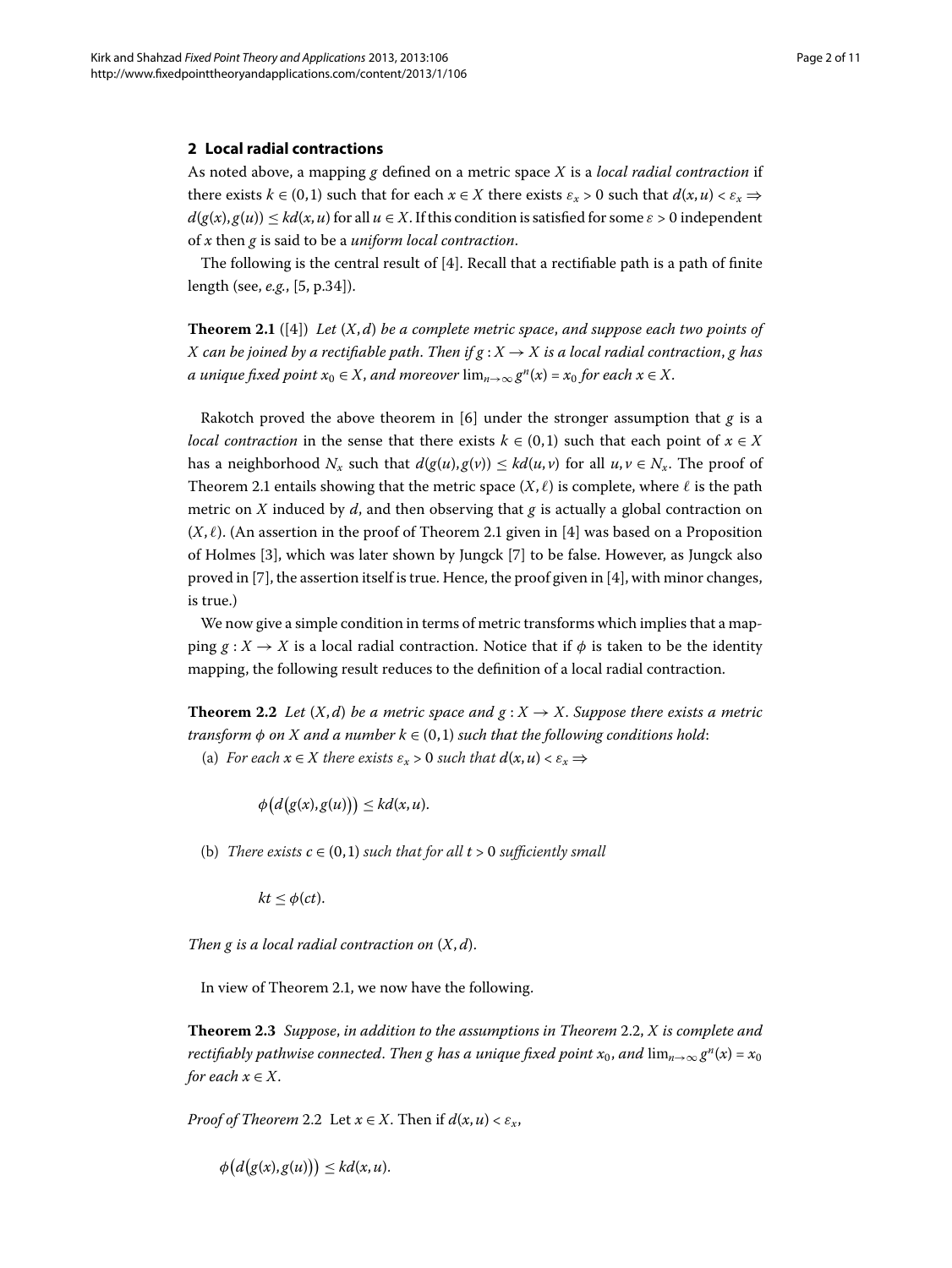Now suppose there exists  $c \in (0,1)$  such that for  $t$  sufficiently small,

 $kt \leq \phi(ct)$ .

This implies there exists  $\delta_x > 0$  with  $\delta_x \leq \varepsilon_x$  such that  $d(x, u) < \delta_x \Rightarrow$ 

$$
\phi\big(d\big(g(x),g(u)\big)\big)\leq kd(x,u)\leq \phi\big(cd(x,u)\big).
$$

Since  $\phi$  is strictly increasing,  $d(x, u) < \delta_x$ 

$$
d(g(x),g(u)) \leq cd(x,u).
$$

Therefore,  $g$  is a local radial contraction on  $(X, d)$ .

**Remark 2.4** If condition (a) is changed to

$$
\phi\big(d\big(g(x),g(y)\big)\big)\leq kd(x,y)\quad\text{for all }x,y\in X,
$$

then *g* is a uniform local contraction on  $(X, d)$ . This is because condition (b) now implies that there exists  $\delta > 0$  such that  $d(x, y) < \delta \Rightarrow$ 

$$
\phi\big(d\big(g(x),g(y)\big)\big)\leq kd(x,y)\leq \phi\big(cd(x,y)\big).
$$

**Remark 2.5** If  $g: X \to X$  is onto and satisfies the following expansive type condition: there exists  $k \in (0, 1)$  such that

$$
d(g(x), g(y)) \geq k^{-1} \phi(d(x, y)) \quad \text{for all } x, y \in X,
$$

then  $g^{-1}$  is a uniform local contraction on  $(X, d)$ . This is because  $g^{-1}$  exists and satisfies

$$
\phi\big(d\big(g^{-1}(x),g^{-1}(y)\big)\big)\leq kd(x,y)\quad\text{for all }x,y\in X.
$$

Condition (b) might appear to be too restrictive. We now list several examples of nontrivial metric transforms for which the condition holds.

(i)  $\phi(t) = \frac{t}{1+t}$ . Let  $k \in (0,1)$  and select  $c \in (k,1)$ . Then

$$
kt \leq \phi(ct) \quad \Leftrightarrow \quad t \leq \frac{\frac{ct}{1+ct}}{k} \quad \Leftrightarrow \quad kt \leq \frac{ct}{1+ct} \quad \Leftrightarrow \quad k \leq \frac{c}{1+ct} \quad \Leftrightarrow \quad t \leq \frac{c-k}{ck}.
$$

Since  $c > k$ , condition (b) follows.

(ii)  $\phi(t) = t^{\beta}$ , for  $\beta \in (0, 1)$ . Then for any  $c, k \in (0, 1)$ 

$$
t \leq \frac{\phi(ct)}{k} \quad \Leftrightarrow \quad t \leq \frac{(ct)^{\beta}}{k},
$$

and condition (b) holds for  $t \leq 1$ .

 $\Box$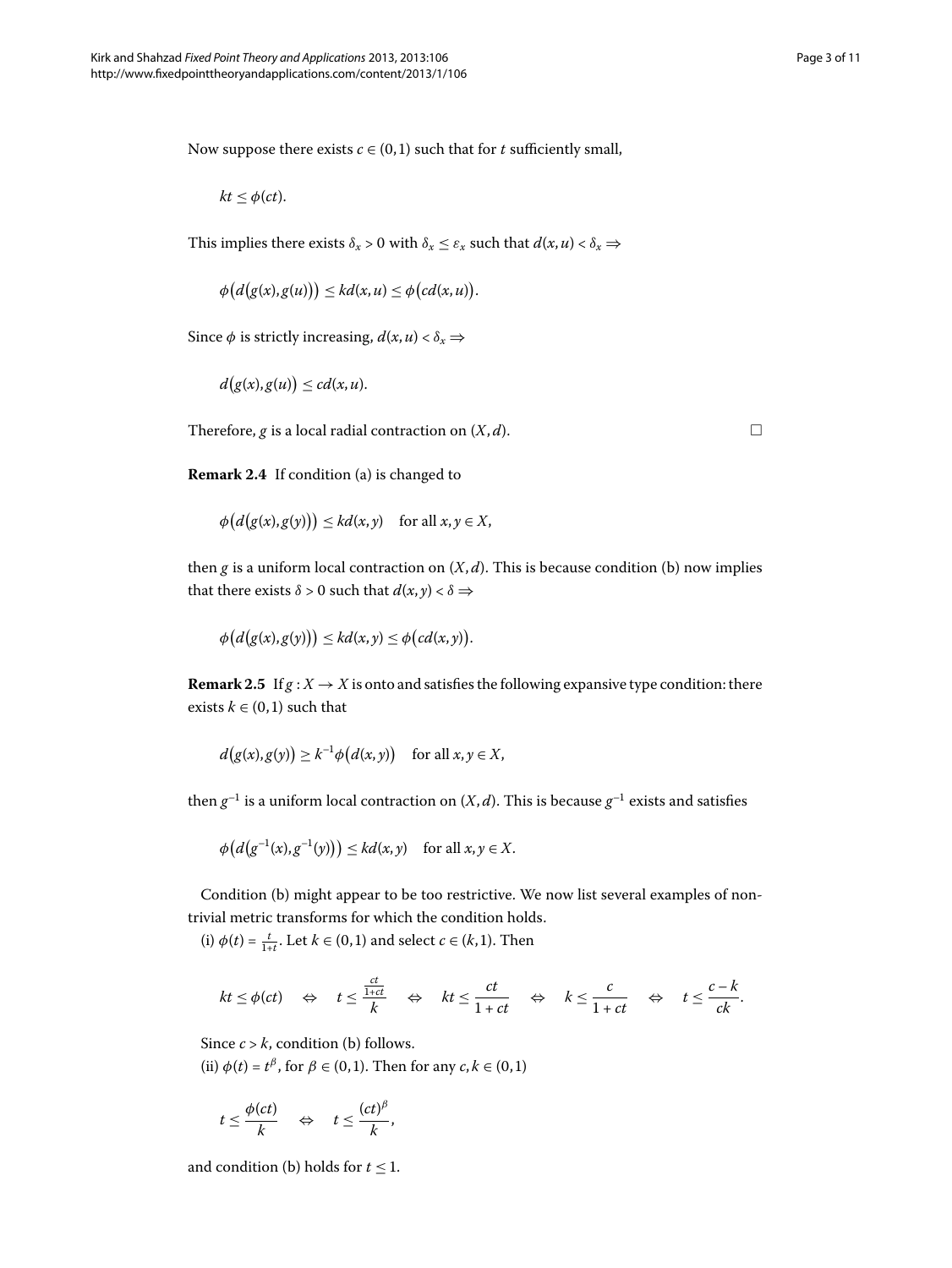(iii) 
$$
\phi(t) = \sin(\frac{t}{1+t})
$$
. Let  $k \in (0,1)$ , and set  $h(t) = \frac{t}{1+t}$ . We know that if  $c \in (k,1)$  and if  $t \leq \frac{c-k}{ck}$  then

$$
kt\leq h(ct).
$$

In particular, take  $k' \in (k,1)$ , then choose  $c \in (k',1)$ . The same argument as in (ii) shows that if  $t \leq \frac{c-k'}{ck'}$  then

$$
kt < k't \leq h(ct).
$$

Thus, if *t* is sufficiently small,

$$
kt \leq \sin k't \leq \sin(h(ct)) = \phi(ct).
$$

 $f(\text{iv}) \phi(t) = p \tan^{-1} t \text{ for fixed } p > 1.$  Let  $k \in (0, 1)$ . Then  $kt \leq \phi(ct) \Leftrightarrow \tan(\frac{kt}{p}) \leq ct$ . Let  $f(t) =$  $ct - \tan(\frac{kt}{p})$ . Then  $f(0) = 0$  and  $f'(t) = c - \frac{k}{p} \sec^2(\frac{kt}{p}) > 0 \Leftrightarrow \sec^2(\frac{kt}{p}) < \frac{pc}{k}$ . If  $c \in (0,1)$  is chosen so that  $\frac{\dot{p}c}{k} > 1$ , then  $f'(t) > 0$  for  $t > 0$  sufficiently small. This implies that  $f(t) > 0$  for  $t > 0$ sufficiently small, and this in turn implies that condition (b) holds.

<span id="page-3-0"></span> $(v) \phi(t) = \ln(1+t)$ . Let  $k \in (0,1)$  and select  $c \in (k,1)$ . Then  $kt \leq \phi(ct) \Leftrightarrow e^{kt} \leq 1 + ct$ . Let *f*(*t*) = 1 + *ct* −  $e^{kt}$ . Then *f*(0) = 0 and for *t* > 0, *f'*(*t*) > 0  $\Leftrightarrow e^{kt} < \frac{c}{k} \Leftrightarrow t < k^{-1} \ln(\frac{c}{k})$ . This is clearly true for  $t > 0$  sufficiently small because  $c \in (k, 1)$ .

Not every metric transform satisfies condition (b);  $\phi(t) = \tan^{-1} t$  provides an example. On the other hand, Proposition 2[.](#page-3-0)6 below shows that the collection of metric transforms which do satisfy condition (b) are indeed numerous and complex.

**Proposition .** *Let* M *denote the class of all metric transforms φ with the property that*  $\phi$  *is twice differentiable, and let*  $\mathfrak{M}_1$  *denote the subfamily of*  $\mathfrak{M}$  *consisting of those*  $\phi \in \mathfrak{M}$ *which satisfy the following condition: for any*  $k \in (0,1)$  *there exists*  $c \in (0,1)$  *such that for t* > *sufficiently small*,

 $kt \leq \phi(ct)$ .

*Then both*  $\mathfrak{M}$  *and*  $\mathfrak{M}_1$  *are closed under functional composition.* 

*Proof* Let  $\phi$ ,  $\psi \in \mathfrak{M}$  and let  $\varphi = \phi \circ \psi$ . Then  $\varphi(0) = \phi \circ \psi(0) = 0$ . Also for any  $t > 0$ ,

$$
\varphi'(t) = \phi'\big(\psi(t)\big) \cdot \psi'(t) > 0
$$

and

$$
\varphi''(t) = \phi'(\psi(t)) \cdot \psi''(t) + \phi''(\psi(t)) \cdot [\psi'(t)]^2 < 0.
$$

Therefore,  $\varphi \in \mathfrak{M}$ .

Now suppose  $\phi$ ,  $\psi \in \mathfrak{M}_1$ . Then there exists  $c_1 \in (0,1)$  such that for  $t > 0$  sufficiently small,

$$
kt \leq \phi(c_1t).
$$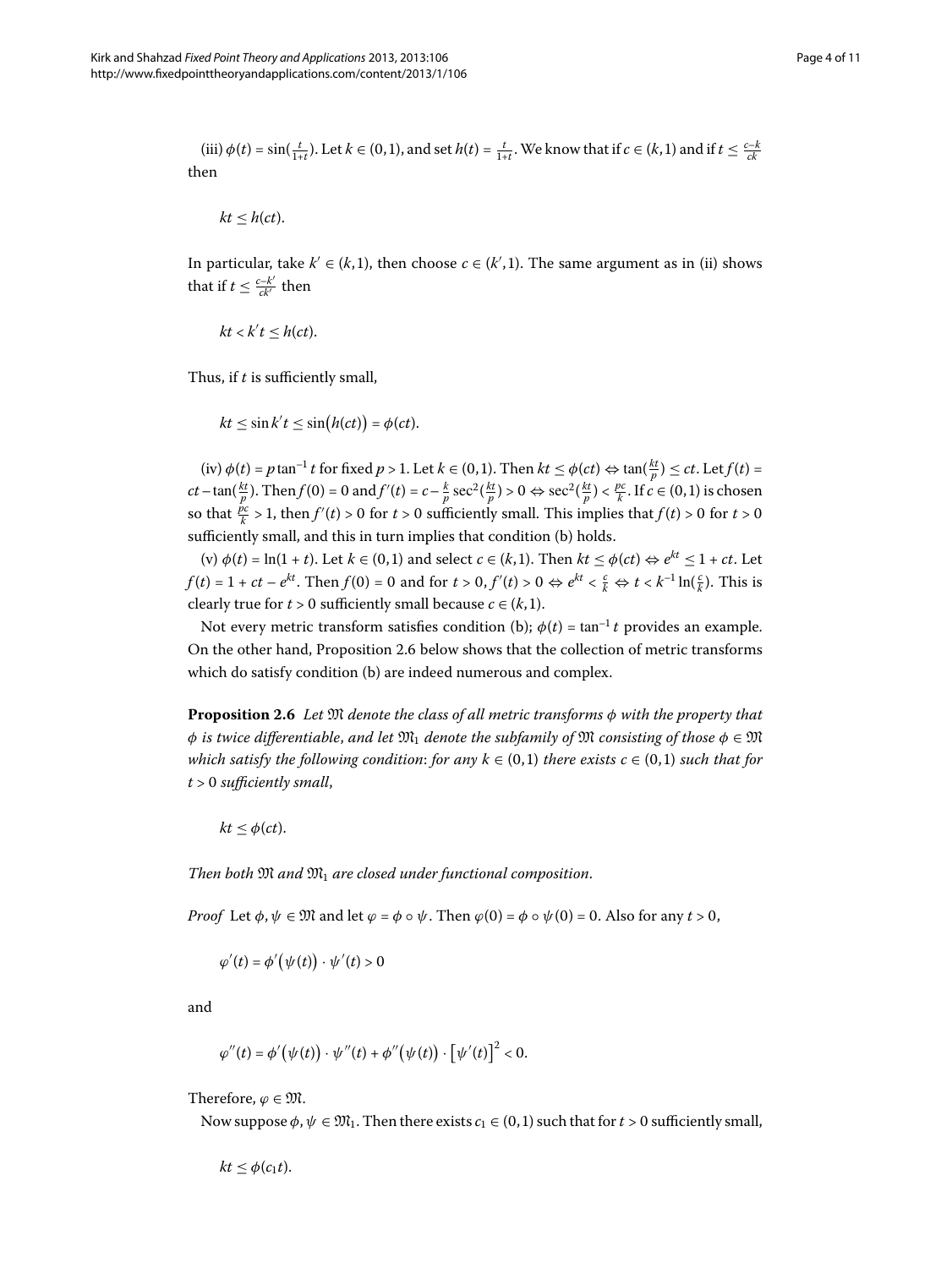Also, there exists  $c \in (0,1)$  such that for  $t > 0$  sufficiently small

 $c_1 t \leq \psi(ct)$ .

Since  $\phi$  is strictly increasing,

 $c_1 t \leq \psi(ct) \quad \Leftrightarrow \quad \phi(c_1 t) \leq \phi(\psi(ct)).$ 

<span id="page-4-1"></span>Therefore,  $kt < \varphi(ct)$  for  $t > 0$  sufficiently small, so it follows that  $\varphi \in \mathfrak{M}_1$ .

Finally, we observe that in Theorem 2[.](#page-1-1)1 it needs only be assumed that some iterate of the mapping *g* is a local radial contraction. Specifically, we have the following.

**Theorem 2.7** Let *X* be a complete metric space for which each two points can be joined *by a rectifiable path, and suppose*  $g: X \to X$  *is a mapping for which*  $g^N$  *is a local radial contraction for some*  $N \in \mathbb{N}$ . *Then g has a unique fixed point*  $x_0$ , *and*  $\lim_{n\to\infty} g^n(x) = x_0$  for *each*  $x \in X$ .

Notice that *g* is not even assumed to be continuous. Similarly, we also have the following extension of Theorem 2.3.

**Theorem 2.8** Let X be a complete metric space for which each two points can be joined by a *rectifiable path, and suppose g* :  $X \to X$  *is a mapping for which*  $g^N$  *satisfies the assumptions in Theorem* 2[.](#page-1-2)2 *for some*  $N \in \mathbb{N}$ *. Then g has a unique fixed point*  $x_0$ *, and*  $\lim_{n\to\infty} g^n(x) = x_0$ *for each*  $x \in X$ .

These results are immediate consequences of Theorems 2[.](#page-1-3)1 and 2.3, and the following proposition due to Tan [\[](#page-10-9)8].

**Theorem 2.9** Let *X* be a topological space, let  $x_0 \in X$ , and let  $g: X \to X$  be a mapping for *which*  $f := g^N$  *satisfies*  $\lim_{n\to\infty} f^n(x) = x_0$  *for each*  $x \in X$ . *Then*  $\lim_{n\to\infty} g^n(x) = x_0$  *for each*  $x \in X$ . (Also if  $x_0$  is the unique fixed point of f, it is also the unique fixed point of g.)

<span id="page-4-0"></span>Holmes makes the following claim in [\[](#page-10-4)3]. *If* (*X*, *d*) *is a connected and locally connected metric space and*  $g: X \to X$  *is a uniformly continuous local radial contraction, then there exists a metric δ on X, topologically equivalent to d, such that g is a global contraction on*  $(X, \delta)$ [.](#page-4-1) If true, this claim would yield Theorem 2.7 for uniformly continuous local radial contractions in a more general class of spaces. However, we append an example, taken from [\[](#page-10-5)4], which shows that this assertion is false. We do not know if it is true when  $(X, d)$ is rectifiably pathwise connected.

# **3 Set valued contractions**

Let  $(X, d)$  be a metric space and let  $\mathcal{CB}(X)$  denote the family of nonempty, closed and bounded subsets of *X*. For  $A, B \in \mathcal{CB}(X)$  let  $\rho(A, B) = \sup_{x \in A} \text{dist}(x, B)$  and  $\rho(B, A) =$ sup*<sup>x</sup>*∈*<sup>B</sup>* dist(*x*,*A*). The usual Hausdorff distance *H*(*A*,*B*) between *A* and *B* is defined as

 $H(A, B) = \max\{ \rho(A, B), \rho(B, A) \}.$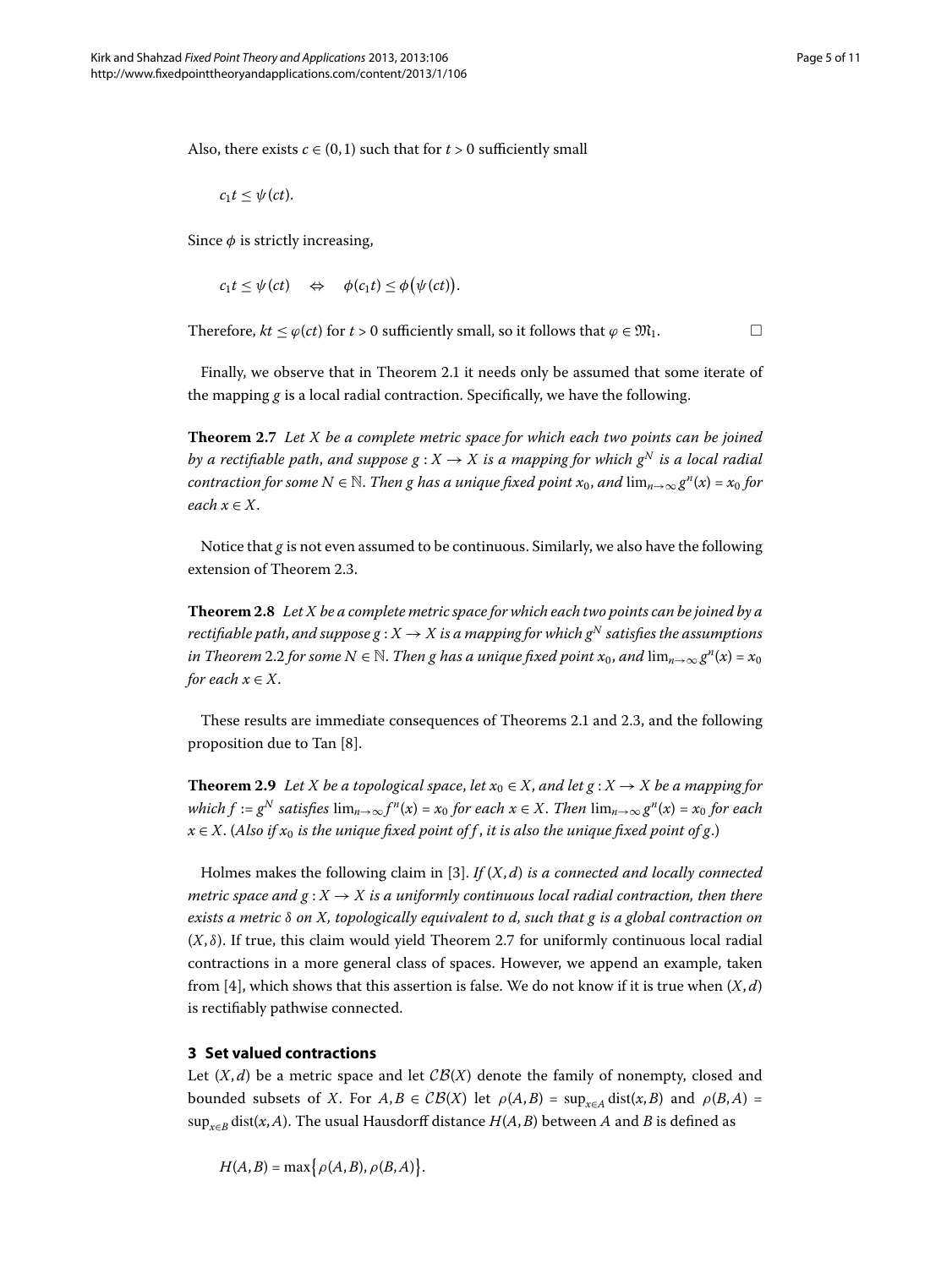A mapping  $T: X \to \mathcal{CB}(X)$  is called a *multivalued contraction mapping* if there exists a constant  $k \in (0, 1)$  such that

$$
H(Tx, Ty) \leq kd(x, y), \quad x, y \in X.
$$

A point  $x \in X$  is said to be a fixed point of *T* if  $x \in Tx$ . Our point of departure in this section is the following celebrated theorem of Nadler [9[\]](#page-10-10).

**Theorem 3.1** Let  $(X,d)$  be a complete metric space, and suppose  $T: X \to \mathcal{CB}(X)$  be a *multivalued contraction mapping*. *Then T has a fixed point*.

Our purpose in this section is to extend Nadler's theorem by replacing the Hausdorff metric with other metrics on  $\mathcal{CB}(X)$  which are either metrically or sequentially equivalent to *H*.

One example of a metric on  $\mathcal{CB}(X)$  which is metrically equivalent to the Hausdorff metric *H* is the metric  $H^+$ , which was introduced in [10[\]](#page-10-11).  $H^+$  is defined by setting

$$
H^+(A,B) = \frac{1}{2} (\rho(A,B) + \rho(B,A)), \quad A,B \in \mathcal{CB}(X).
$$

Clearly,  $H^+$  is metrically equivalent to the Hausdorff metric:

$$
\frac{1}{2}H(A,B) \le H^+(A,B) \le H(A,B).
$$

A multivalued mapping  $T: X \to \mathcal{CB}(X)$  is called an  $H^+$ -contraction if (1) there exists  $k \in (0, 1)$  such that

$$
H^+(Tx, Ty) \leq kd(x, y) \quad \text{for every } x, y \in X;
$$

and

(2) for every  $x \in X$  and  $y \in Tx$ ,

$$
dist(y, Ty) \le H^+(Tx, Ty).
$$

It follows immediately from the definition of the Hausdorff metric *H* that if  $A, B \in \mathcal{CB}(X)$ and if  $x \in X$ . Then for each  $\varepsilon > 0$  there exists  $y \in Y$  such that

 $d(x, y) \leq H(A, B) + \varepsilon.$ 

<span id="page-5-0"></span>Thus, condition (2) is always true if  $H^+$  is replaced with the usual Hausdorff metric *H*. This is precisely the fact about the Hausdorff metric that Nadler used in his proof. In fact, Nadler's proof yields the following result. This theorem implies that every *H*+-contraction of a complete metric space *X* into  $CB(X)$  has a fixed point [10].

**Theorem 3.2** Let  $(X,d)$  be a complete metric space, and let D be any metric on  $CB(X)$ *which is sequentially equivalent to the Hausdorff metric H. Suppose*  $T: X \to \mathcal{CB}(X)$  satis*fies*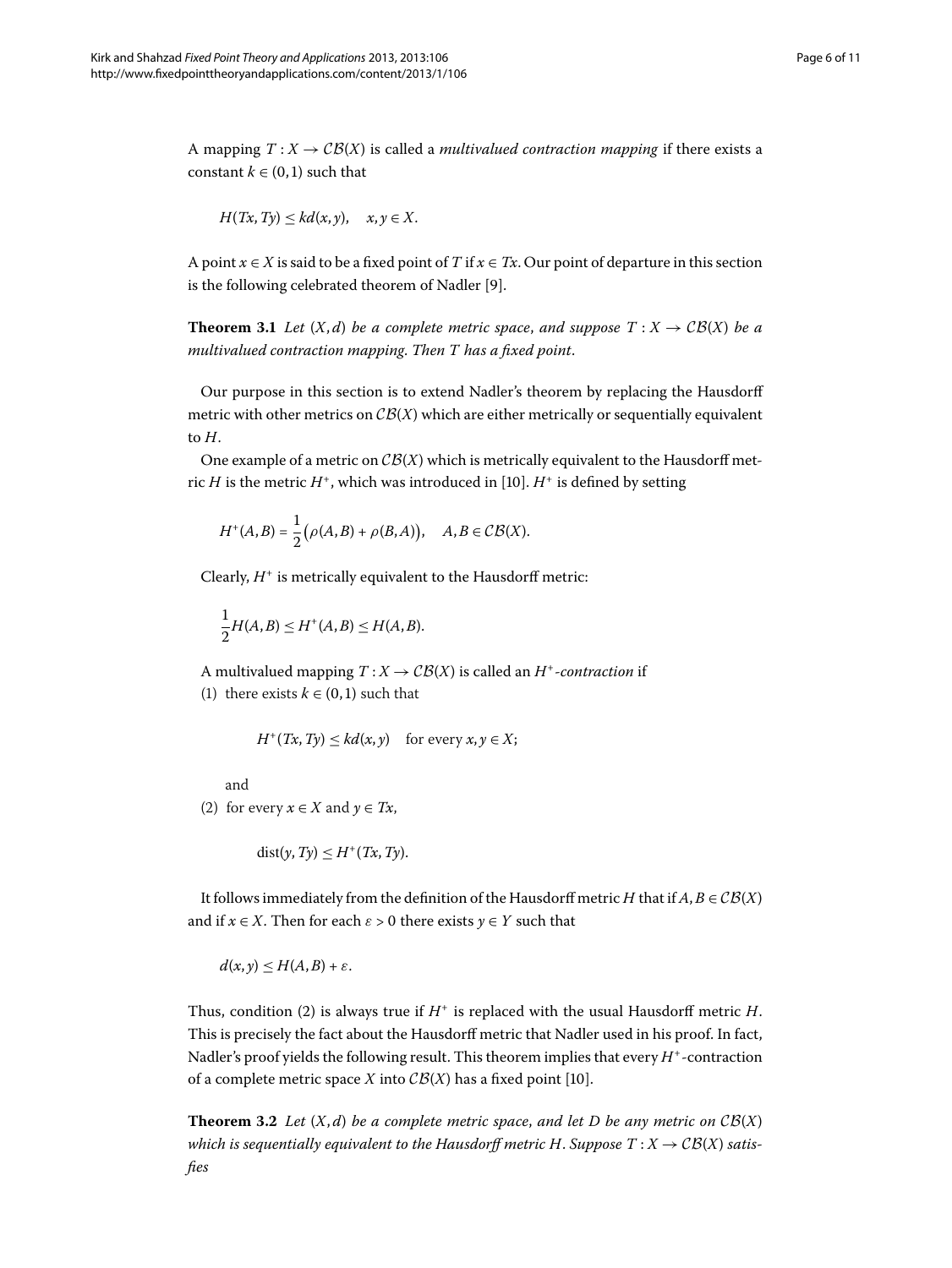(1) *there exists*  $k \in (0, 1)$  *such that* 

$$
D(Tx, Ty) \leq kd(x, y) \quad \text{for every } x, y \in X;
$$

*and*

(2) *if*  $x \in X$  *and*  $y \in Tx$ ,

$$
dist(y, Ty) \le D(Ty, Tx).
$$

*Then T has a fixed point, i.e., there exists*  $x \in X$  *such that*  $x \in Tx$ .

*Proof* (*cf.* [9]) By saying *D* is sequentially equivalent to *H*, we mean that for  $A \in \mathcal{CB}(X)$  and { $A_n$ } ⊂  $CB(X)$ ,

$$
\lim_{n\to\infty} D(A_n, A) = 0 \quad \Leftrightarrow \quad \lim_{n\to\infty} H(A_n, A) = 0.
$$

Suppose  $T: X \to \mathcal{CB}(X)$ . Select  $x_0 \in X$  and  $x_1 \in Tx$ . By (2) and (1), there exists  $x_2 \in Tx_1$ such that

$$
d(x_1, x_2) \le D(Tx_0, Tx_1) + k
$$
  
\n
$$
\le kd(x_0, x_1) + k.
$$

Similarly, there exists  $x_3 \in Tx_2$  such that

$$
d(x_2, x_3) \le D(Tx_1, Tx_2) + k^2
$$
  
\n
$$
\le kd(x_1, x_2) + k^2
$$
  
\n
$$
\le k[kd(x_0, x_1) + k] + k^2
$$
  
\n
$$
= k^2d(x_0, x_1) + 2k^2.
$$

In general, for each *i* ∈  $\mathbb N$  there exists  $x_{i+1}$  ∈  $Tx_i$  such that

$$
d(x_i, x_{i+1}) \le D(Tx_{i-1}, x_i) + k^i
$$
  
\n
$$
\le k d(x_{i-1}, x_i) + k^i
$$
  
\n
$$
\le k [D(Tx_{i-2}, Tx_{i-1}) + k^{i-1}] + k^i
$$
  
\n
$$
\le k^2 d(x_{i-2}, x_{i-1}) + 2k^i
$$
  
\n
$$
\le \cdots
$$
  
\n
$$
\le k^i d(x_0, x_1) + ik^i.
$$

Therefore,

$$
\sum_{i=0}^{\infty} d(x_i, x_{i+1}) \leq d(x_0, x_1) \sum_{i=0}^{\infty} k^i + \sum_{i=0}^{\infty} i k^i < \infty.
$$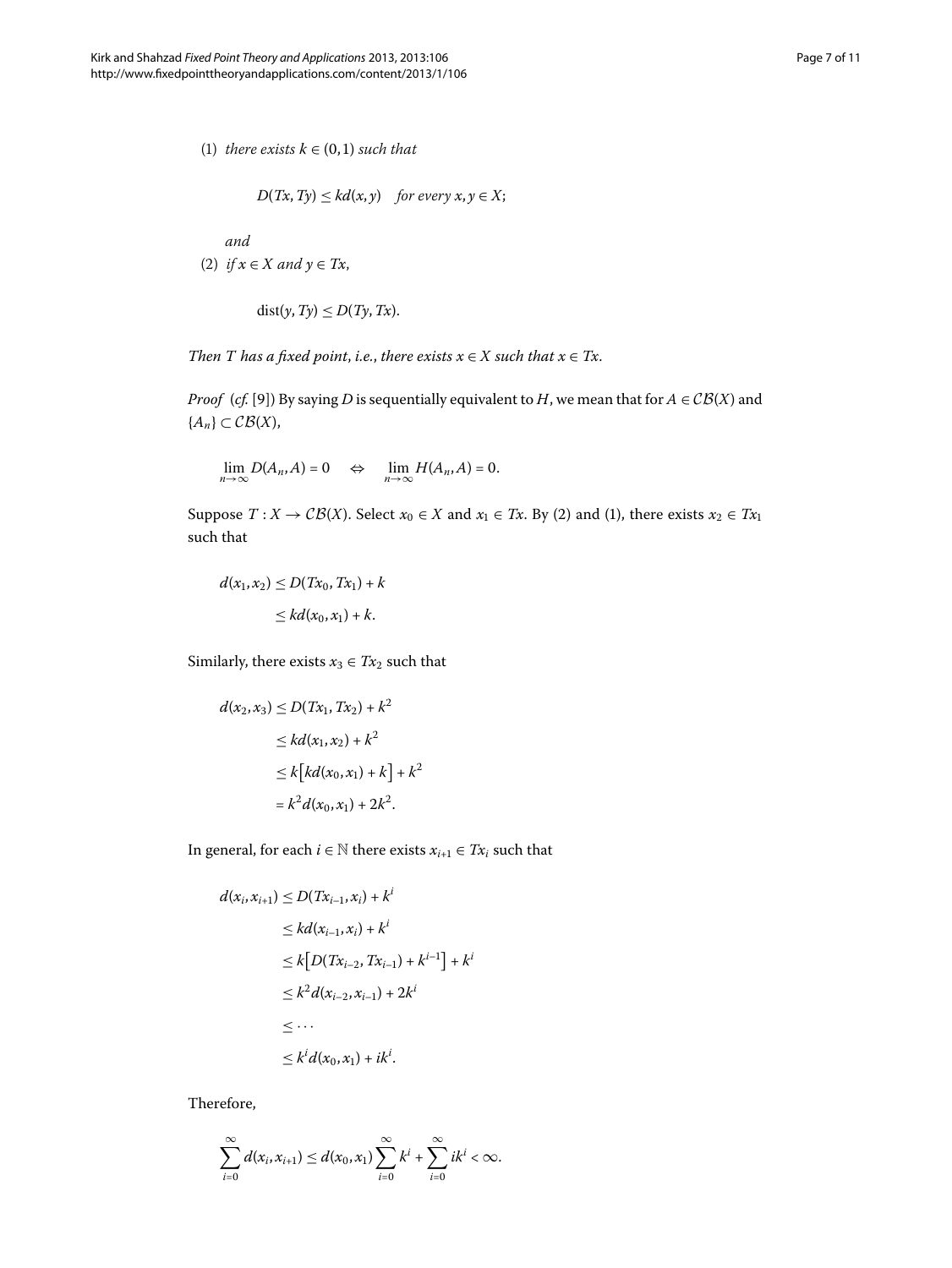Hence,  $\{x_n\}$  is a Cauchy sequence, so there exists  $x \in X$  such that  $\lim_{n\to\infty} x_n = x$ . It follows from (1) that  $\lim_{n\to\infty} D(Tx_n, Tx) = 0$ . Since *D* and *H* are equivalent,  $\lim_{n\to\infty} H(Tx_n, Tx) = 0$ . Since  $x_{n+1} \in Tx_n$ , it follows from the definition of Hausdorff metric that  $\lim_{n\to\infty} dist(x_n,$  $Tx = 0$ , and since *Tx* is closed,  $x \in Tx$ .

**Remark 3[.](#page-5-0)3** The point valued analog of Theorem 3.2 is rather trivial. Let  $(X, d)$  be a complete metric space, and let  $\rho$  be any metric on *X* which is sequentially equivalent to the *d*. Suppose  $T: X \rightarrow X$  satisfies

(1) there exists  $k \in (0, 1)$  such that

$$
\rho(Tx, Ty) \leq kd(x, y) \quad \text{for every } x, y \in X;
$$

and

(2) if  $x \in X$ ,

$$
d(Tx, T^2x) \le \rho(Tx, T^2x).
$$

Then *T* has a fixed point.

*Proof* Combining (1) and (2), we have

$$
d(Tx, T^2x) \leq kd(x, Tx), \quad x \in X.
$$

This implies that  $(T^n x)$  is a Cauchy sequence in  $(X, d)$ , so  $\lim_{n\to\infty} T^n x = x_0$  exists. Since (1) implies *T* is continuous,  $Tx_0 = x_0$ .

As noted above, (1) alone is sufficient if  $D = H$  because (2) is redundant in this case. However, the following example shows that (1) alone is not sufficient if  $D = H^+$ .

**Example** Take  $X = [0, \infty)$  with the metric:  $d(x, y) = \frac{|x-y|}{|x-y|+1}$   $\forall x, y \in X$ . Define  $T: X \to Y$  $CB(X)$  by setting  $T(x) = [x + 1, \infty)$ . Clearly, *T* has no fixed point. However, if  $x > y$  then  $T(x) \subseteq T(y)$ , and

$$
H^+(T(x), T(y)) = \frac{1}{2}d(T(x), T(y))
$$
  
=  $\frac{1}{2} \frac{|x+1-(y+1)|}{|x+1-(y+1)|+1}$   
=  $\frac{1}{2} \frac{|x-y|}{|x-y|+1}$   
=  $\frac{1}{2}d(x, y).$ 

We now turn to an analog of Theorem 2[.](#page-1-2)2 for set-valued mappings.

A mapping  $T : X \to \mathcal{CB}(X)$  is said to be an  $(\varepsilon, k)$ -*uniform local multi-valued contraction*  $(\text{where } \varepsilon > 0 \text{ and } k \in (0,1)) \text{ if for } x, y \in X, d(x,y) < \varepsilon \Rightarrow H(Tx, Ty) \leq kd(x, y).$  This definition, given in [\[](#page-10-10)9[\]](#page-10-12), is modelled after a concept introduced by Edelstein in [11].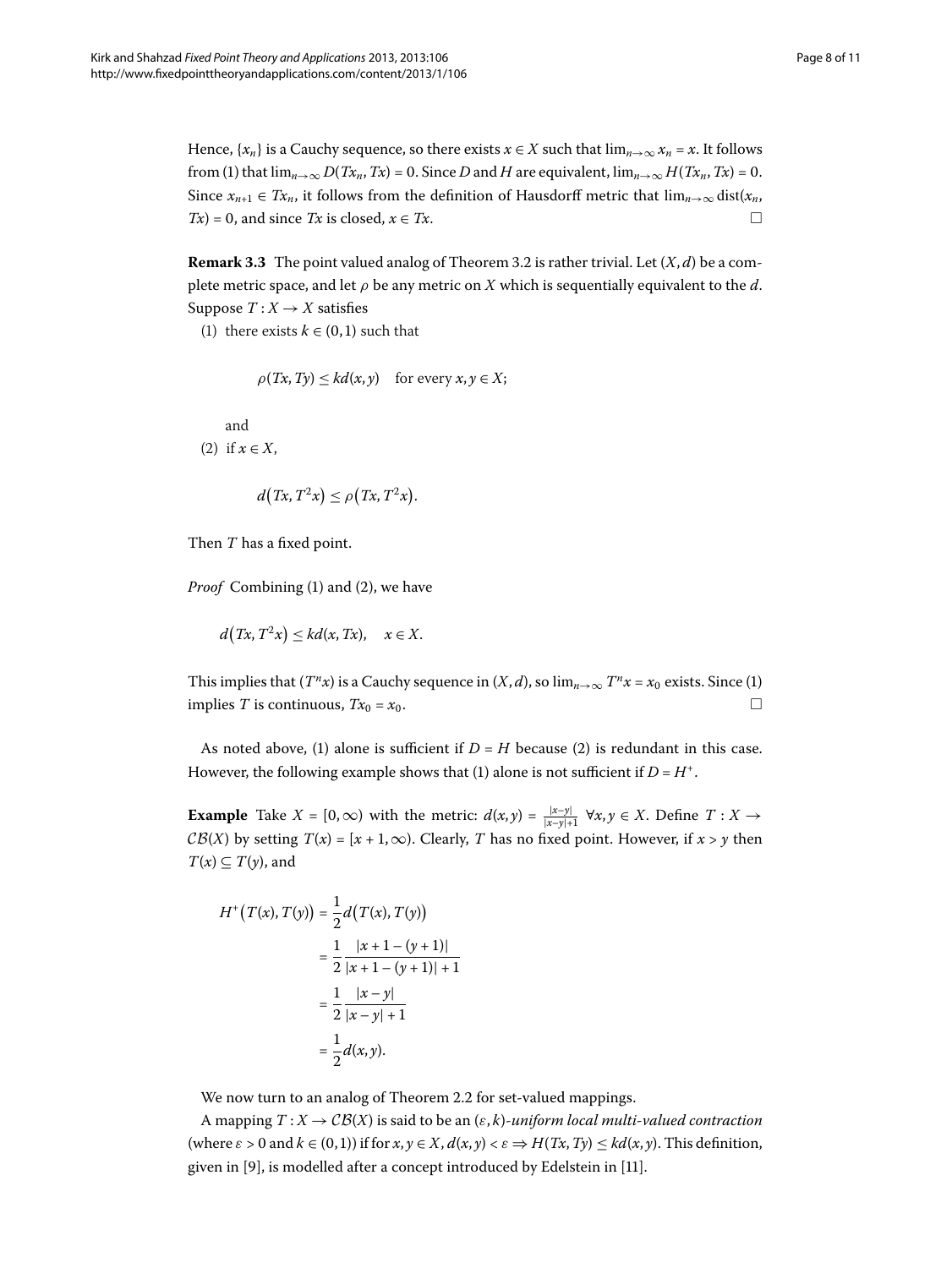<span id="page-8-0"></span>**Theorem 3.4** Let  $(X,d)$  be a metric space and  $T : X \rightarrow CB(X)$ . Suppose there exists a *metric transform*  $\phi$  *and*  $k \in (0,1)$  *such that the following conditions hold:* 

(a) *For each*  $x, y \in X$ ,

$$
\phi\big(H(Tx,Ty)\big)\leq kd(x,y).
$$

(b) *There exists*  $c \in (0,1)$  *such that for*  $t > 0$  *sufficiently small*,

$$
kt \leq \phi(ct). \tag{**}
$$

*Then for ε* > *sufficiently small*, *T is an* (*ε*, *c*)*-uniform local multivalued contraction on*  $(X, d)$ .

*Proof* Let  $x, y \in X$ , and observe that

$$
\phi\big(H(Tx,Ty)\big)\leq kd(x,y).
$$

Now suppose there exists  $c \in (0,1)$  such that for  $t$  sufficiently small,

$$
kt \leq \phi(ct).
$$

Then for  $d(x, y)$  sufficiently small,

 $\phi\left(H(Tx, Ty)\right) \leq kd(x, y) \leq \phi\left(cd(x, y)\right)$ 

and since  $\phi$  is strictly increasing this in turn implies

$$
H(Tx,Ty)\leq cd(x,y).
$$

Thus, for  $\varepsilon > 0$  sufficiently small, *T* is an  $(\varepsilon, c)$ -uniform local multivalued contraction on  $(X, d)$ .

A metric space  $(X, d)$  is said to be *ε*-*chainable* (where  $\varepsilon > 0$  is fixed) if given  $a, b \in X$ there is an  $\varepsilon$ -chain joining *a* and *b*. This means there exists a finite set of points  $\{x_i\}_{i=1}^n$  in *X* such that  $a = x_1$ ,  $b = x_n$  and  $d(x_i, x_{i+1}) < \varepsilon$  for all  $i = 1, ..., n - 1$ . The following result is also due to Nadler.

**Theorem 3.5** ([9, Theorem 6]) *Let*  $(X, d)$  *be a complete*  $\varepsilon$ *-chainable metric space. If*  $T$ :  $X \to \mathcal{CB}(X)$  *is an*  $(\varepsilon, k)$ *- uniform local multivalued contraction, then T* has a fixed point.

By combining the above result with Theorem 3[.](#page-8-0)4 we obtain the following.

**Theorem 3[.](#page-8-0)6** If, in addition to the assumptions of Theorem 3.4, X is complete and con*nected*, *then T has a fixed point*.

*Proof* A connected metric space is *ε*-chainable for any  $\varepsilon > 0$ .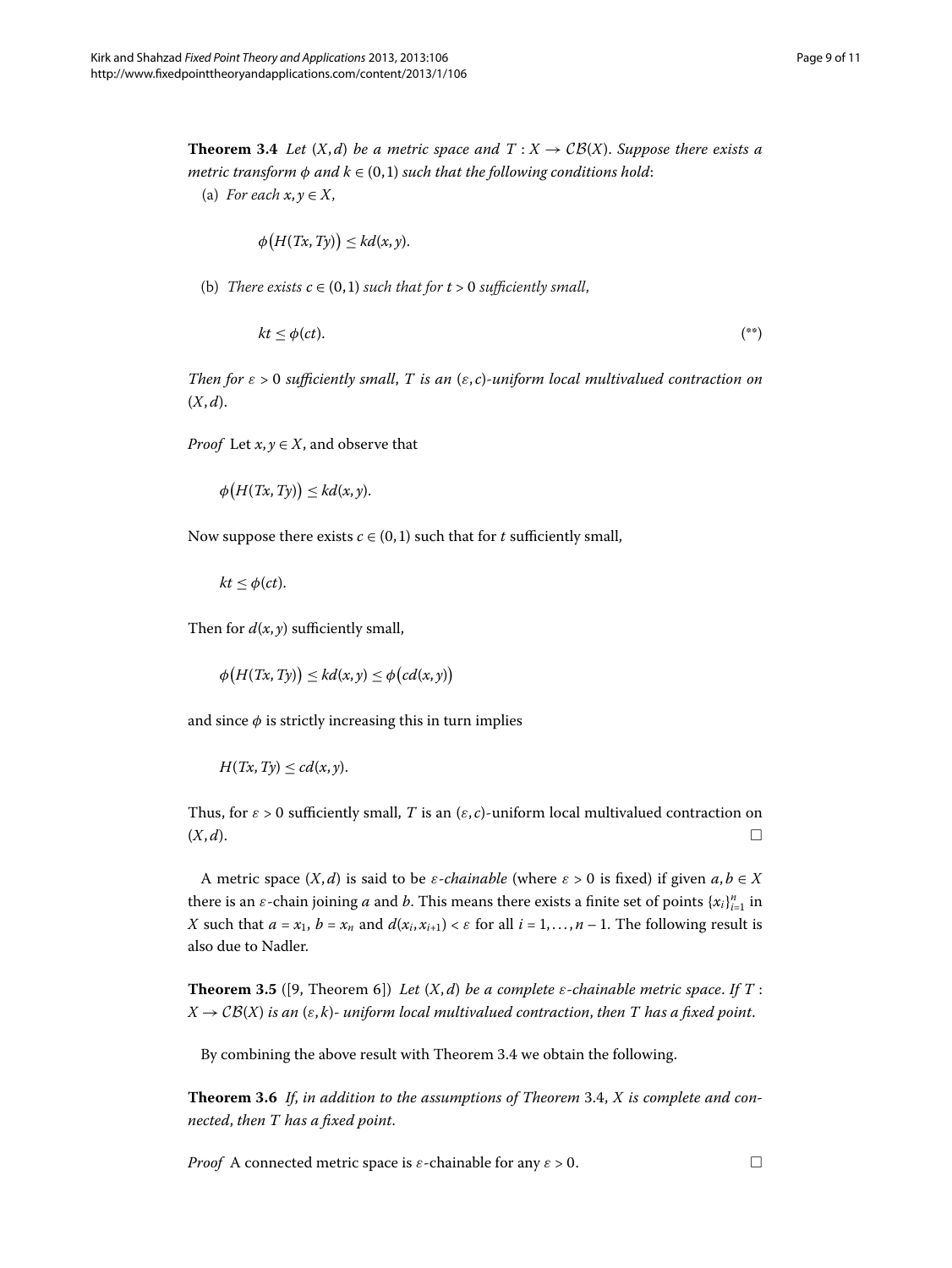### **Appendix**

The following example was given in  $[4]$  $[4]$ [.](#page-1-3) It shows that Theorem 2.3 is false if the space is merely assumed to be pathwise connected rather than rectifiably pathwise connected. This illustrates another application of the idea of metric transforms.

**Example** Let  $(\beta_n)_{n=-\infty}^{\infty}$  be a strictly increasing doubly infinite sequence in  $(0,1)$ . For  $x, y \in$  $[0, \infty)$ ,  $x < y$ , set

<span id="page-9-1"></span>
$$
\rho(x,y) = \begin{cases} |x-y|^{\beta_n} & \text{if } x, y \in [n, n+1], \\ |x-(n+1)|^{\beta_n} + (p-1) + |(n+p) - y|^{\beta_{n+p}} \\ & \text{if } x \in [n, n+1], y \in [n+p, n+p+1], p \in \mathbb{N}. \end{cases}
$$
(1)

We first observe that  $(\mathbb{R}^1, \rho)$  is a metric space (see Proposition 4[.](#page-9-0)1 below).

Now define  $g : \mathbb{R}^1 \to \mathbb{R}^1$  by setting  $g(x) = x + 1$ . This mapping is a homeomorphism which is a local contraction for any  $k \in (0, 1)$ . To see this, suppose  $x, y \in [n, n + 1]$ . Then

$$
\rho(g(x), g(y)) = |x - y|^{\beta_{n+1}} \le k|x - y|^{\beta_n} = k\rho(x, y)
$$

if and only if  $|x-y|^{\beta_{n+1}-\beta_n} \leq k$ . Since  $\beta_{n+1}-\beta_n > 0$ , this is always true if  $|x-y|$  is sufficiently small; indeed

$$
\rho(x,y)=|x-y|^{\beta_n}\leq k^{\beta_n/(\beta_{n+1}-\beta_n)} \quad \Leftrightarrow \quad |x-y|^{\beta_{n+1}-\beta_n}\leq k.
$$

To deal with the case  $x = n > 0$ , merely take a neighborhood of x with radius less than  $\min\{k^{\beta_n/(\beta_{n+1}-\beta_n)}, k^{\beta_{n+1}/(\beta_{n+2}-\beta_{n+1})}\}.$ 

<span id="page-9-0"></span>Notice that the mapping of the above example is even locally contractive in the sense of Rakotch [6], but it is fixed-point-free. We note also that the space  $(\mathbb{R}^1, \rho)$  is topologically equivalent to  $\mathbb{R}^1$  with its usual metric. In particular  $(\mathbb{R}^1,\rho)$  is complete, connected, and locally connected. (A space *X* is said to be *locally connected* if given any  $x \in X$ , each neighborhood *U* of *x* contains a connected neighborhood *V* of *x*.)

The technique of the example is a special case of 'gluing' of metric spaces (see,  $e.g., [12]$ ,  $p.67$ [\]](#page-10-13)). Specifically, we use the following fact, which is a special case of Lemma 5.34 of [12].

**Proposition 4.1** *Suppose* ( $M_1$ ,  $d_1$ ) *and* ( $M_2$ ,  $d_2$ ) *are metric spaces with*  $M_1 \cap M_2 = \{u\}$ . *For*  $x, y ∈ X := M_1 ∪ M_2$  *set* 

$$
\rho(x, y) = d_i(x, y) \quad \text{if } x, y \in M_i, i = 1, 2; \\
\rho(x, y) = d_1(x, u) + d_2(u, y) \quad \text{if } x \in M_1, y \in M_2.
$$

*Then*  $(X, \rho)$  *is a metric space.* 

We now observe that for each  $n \in \mathbb{Z}$  and  $\beta_n \in (0,1)$ , the metric transform  $\phi_n(t) = t^{\beta_n}$ induces a metric on the interval  $[n, n + 1]$ . The metric space  $(\mathbb{R}^1, \rho)$  is obtained by simply 'gluing' the consecutive intervals at their common endpoints and applying Proposition 4[.](#page-9-0)1 inductively. This results in the metric defined by (1[\)](#page-9-1).